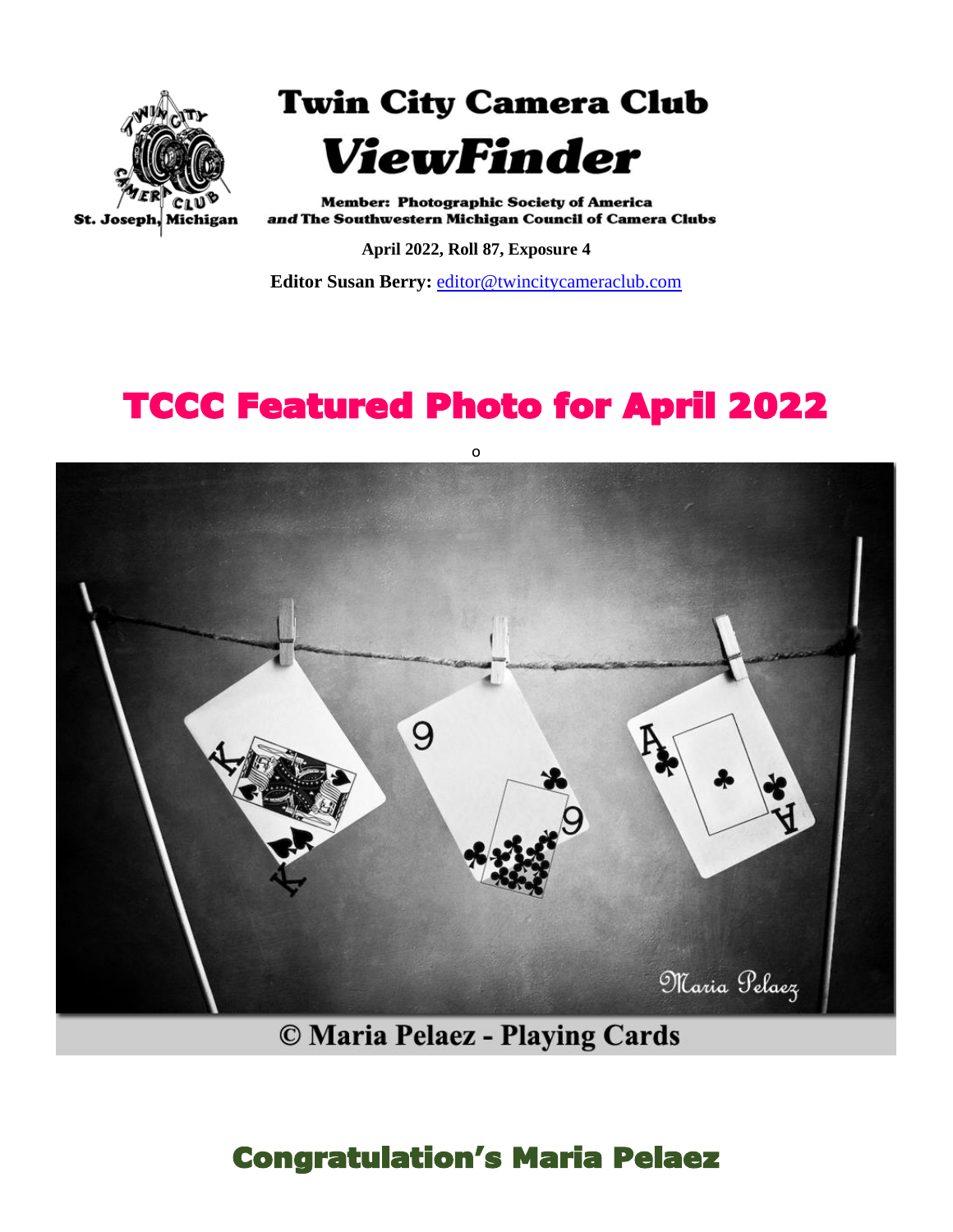### **Competition**

April 11- REFLECTIONS – The object that is the focus of attention in the image must be predominantly a reflection(s). • Ex: A reflection in a mirror, in water, on a shiny surface, etc.

May 9 - ABSTRACTS – Abstract photography bypasses the outer appearance of an object and instead uses shapes, light, dark, colors and form to reveal something hidden within the object not readily apparent until captured by the photographer's creative vision.

#### **Meetings**

Monday April 11, 2022- Competition Monday April 25, 2022-To be announced

For competition statistics look at Twin City Camera Club Facebook page or on our website.

### **Happy Spring**

#### **Keep those shutters clicking…**

#### **We exist to encourage and develop an interest in photography.**

**We Care**! The purpose of the Twin City Camera Club website is:

• To encourage and develop an interest in photography.